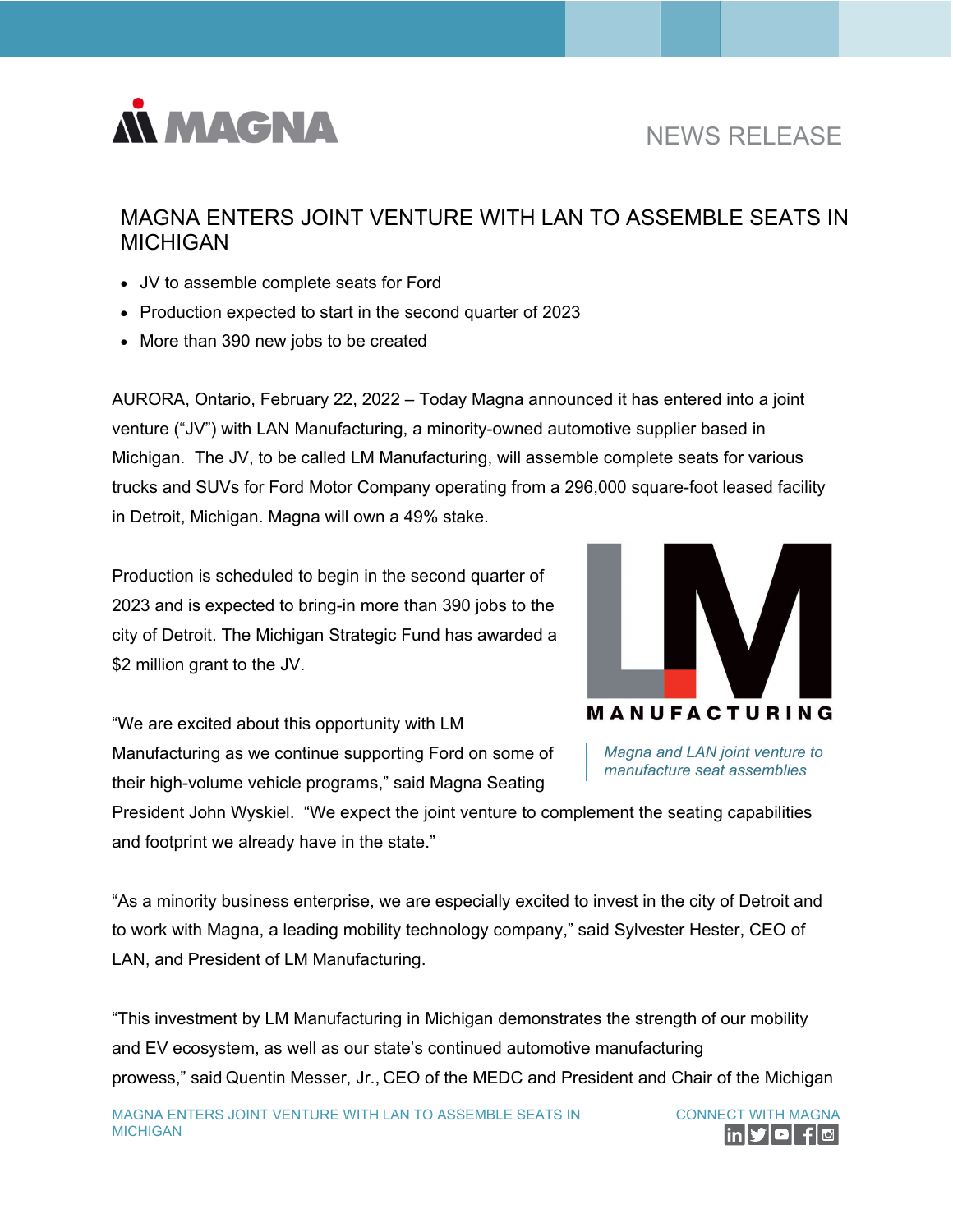Strategic Fund. "This project is a win for Southeast Michigan and for the entire state. It is a team effort with the Detroit Regional Partnership and our other local partners to bring these jobs to Detroit residents. We look forward to working with LM Manufacturing as collectively, we shape the future of transportation."

### **TAGS**

Joint venture, JV, automotive seat assembly

#### INVESTOR CONTACT

Louis Tonelli, Vice-President, Investor Relations [louis.tonelli@magna.com,](mailto:louis.tonelli@magna.com) 905.726.7035

#### MEDIA CONTACT

Tracy Fuerst, Vice President, Corporate Communications & PR [tracy.fuerst@magna.com,](mailto:tracy.fuerst@magna.com) 248.761.7004

#### ABOUT MAGNA

Magna is more than one of the world's largest suppliers in the automotive space. We are a mobility technology company with a global, entrepreneurial-minded team of 158,000 employees and an organizational structure designed to innovate like a startup. With 60+ years of expertise, and a systems approach to design, engineering and manufacturing that touches nearly every aspect of the vehicle, we are positioned to support advancing mobility in a transforming industry. Our global network includes 343 manufacturing operations and 91 product development, engineering and sales centres spanning 28 countries.

For further information about Magna (NYSE:MGA; TSX:MG), please visit [www.magna.com](http://www.magna.com/) or follow us on Twitter @MagnaInt.

#### # # #

**THIS RELEASE MAY CONTAIN STATEMENTS WHICH CONSTITUTE "FORWARD-LOOKING STATEMENTS" UNDER APPLICABLE SECURITIES LEGISLATION AND ARE SUBJECT TO, AND EXPRESSLY QUALIFIED BY, THE CAUTIONARY DISCLAIMERS THAT ARE SET OUT IN MAGNA'S REGULATORY FILINGS. PLEASE REFER TO MAGNA'S MOST CURRENT MANAGEMENT'S DISCUSSION AND ANALYSIS OF RESULTS OF OPERATIONS AND FINANCIAL POSITION, ANNUAL INFORMATION FORM AND ANNUAL REPORT ON FORM 40-F, AS REPLACED OR UPDATED BY ANY OF MAGNA'S SUBSEQUENT REGULATORY FILINGS, WHICH SET OUT THE CAUTIONARY**